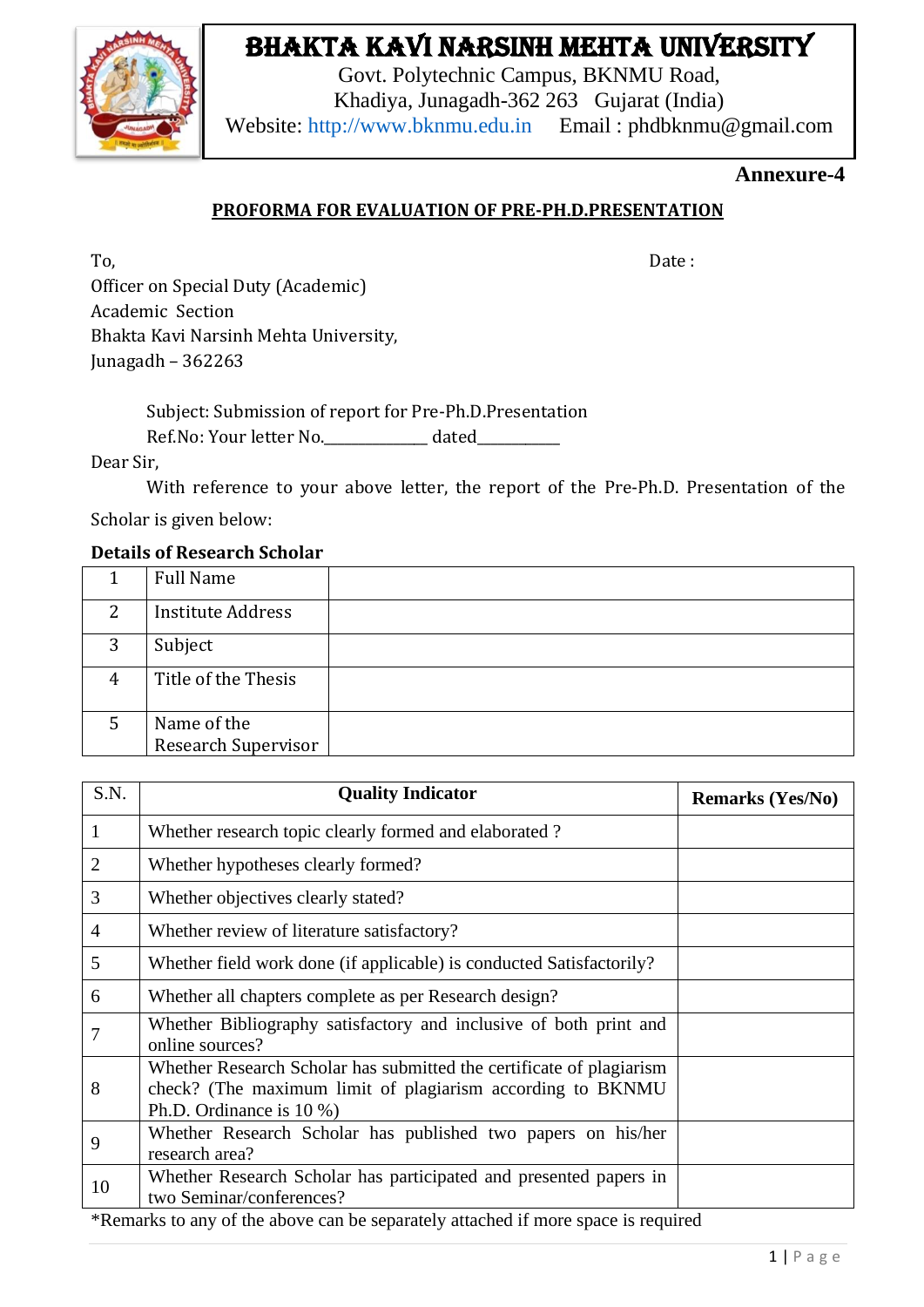### **OVERALL REMARKS**

|        | The Pre-Ph.D.presentation of Ms./Mr.<br>was                                       |
|--------|-----------------------------------------------------------------------------------|
|        | at Bhakta Kavi Narsinh Mehta University in the                                    |
|        | in the presence of the following members of                                       |
|        | DRAC. The members of DRAC have gone through the research work of Research Scholar |
| Mr.Ms. | whose Ph.D.work title is                                                          |

\_\_\_\_\_\_\_\_\_\_\_\_\_\_\_\_\_\_\_\_\_\_\_\_\_\_\_\_\_\_\_\_\_\_\_\_\_\_\_\_\_\_\_\_\_\_\_\_\_\_\_\_\_\_\_\_\_\_\_\_\_\_\_\_\_\_\_\_\_\_\_\_\_\_\_\_\_\_\_\_\_

\_\_\_\_\_\_\_\_\_\_\_\_\_\_\_\_\_\_\_\_\_\_\_\_\_\_\_\_\_\_\_\_\_\_\_\_\_\_\_\_\_\_\_\_\_\_\_\_\_\_\_\_\_\_\_\_\_\_\_\_\_\_\_\_\_\_\_\_\_\_\_\_\_\_\_\_\_\_\_\_\_

\_\_\_\_\_\_\_\_\_\_\_\_\_\_\_\_\_\_\_\_\_\_\_\_\_\_\_\_\_\_\_\_\_\_\_\_\_\_\_\_\_\_\_\_\_\_\_\_\_\_\_\_\_\_\_\_\_\_\_\_\_\_\_\_\_\_\_\_\_\_\_\_\_\_\_\_\_\_\_\_\_

.We are satisfied with all the above quality indicators for his/her research work with following suggestions:

# **Members of DRAC for PG Programmes offered by University Departments**

| <b>SN</b>      | <b>Name</b> | <b>Designation</b>                 | <b>Signature</b> |
|----------------|-------------|------------------------------------|------------------|
|                |             | HoD as Chairman                    |                  |
| $\mathfrak{D}$ |             | Faculty from Dept.-1               |                  |
| 3              |             | Faculty from Dept.-2               |                  |
| 4              |             | <b>Subject Expert</b>              |                  |
| 5              |             | Research Supervisor as<br>Convener |                  |